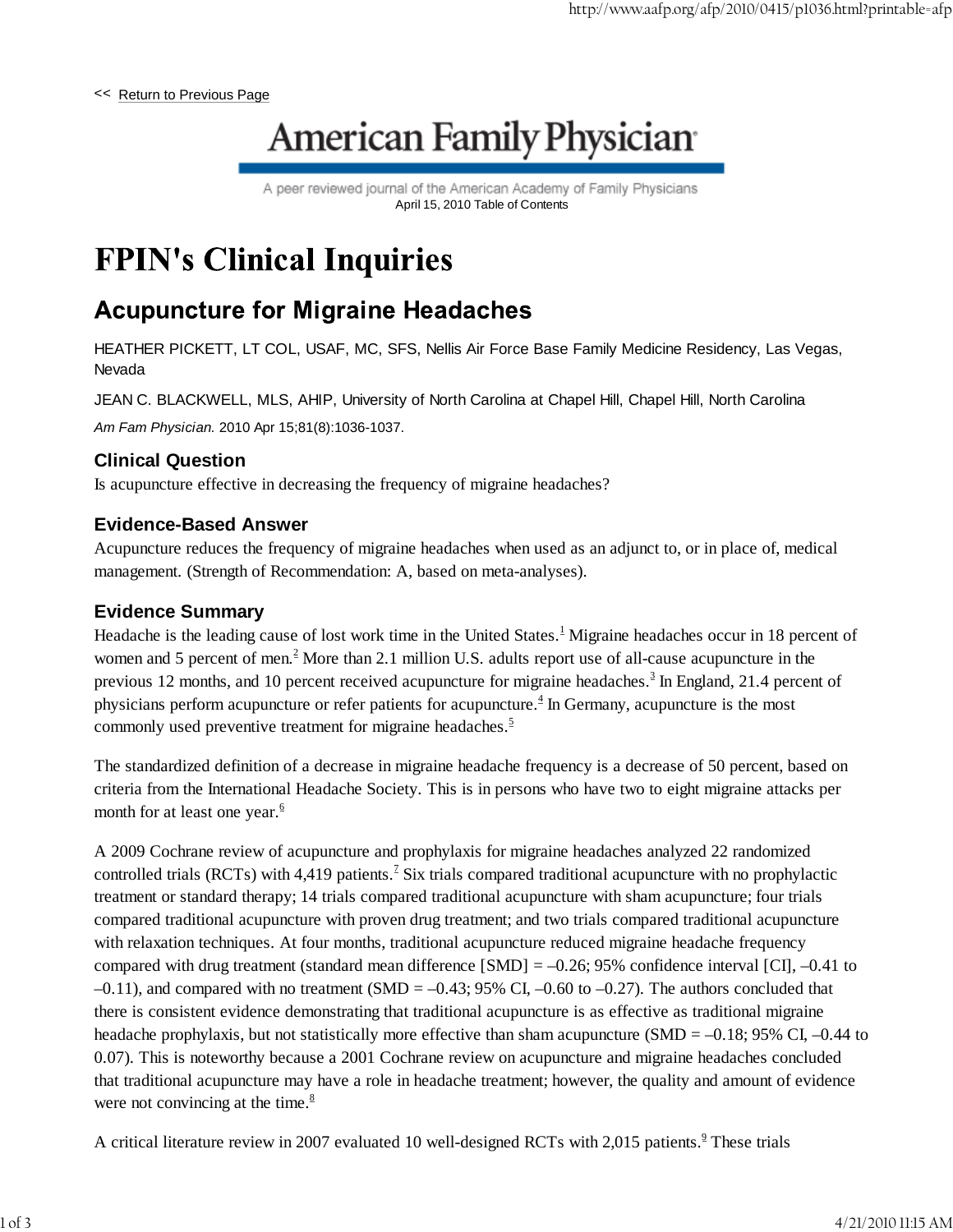consistently demonstrated that traditional acupuncture was associated with clinically and statistically significant improvement in clinical outcomes compared with no acupuncture. The authors concluded that acupuncture should be incorporated into existing migraine headache therapy protocols.

There is considerable controversy in the acupuncture research community regarding the role of sham acupuncture, which incorporates needle placement in nonacupuncture points. Experientially, sham treatment is not physiologically inert, which makes it difficult to fully control for placebo effects.<sup>10</sup> Traditional acupuncture is not consistently superior to sham acupuncture, but because there may be an analgesic effect with any needling, it can be argued that studies should be designed using traditional acupuncture as the intervention and standard medical therapy as the control.

#### **Recommendations from Others**

The American Academy of Medical Acupuncture lists acupuncture as a treatment for migraine headache based on World Health Organization recommendations.  $11,12$  A National Institutes of Health consensus statement determined that acupuncture has considerable value and should be expanded into conventional medicine. The statement encourages further study, but does not specifically address migraine headaches.<sup>13</sup> According to the Institute for Clinical Systems Improvement, controlled studies specifically applied to migraine headache and acupuncture have produced mixed findings based on three older references. $14$ 

*Address correspondence to Heather Pickett, LT COL, USAF, MC, SFS at heather.pickett@nellis.af.mil. Reprints are not available from the authors*.

Author disclosure: Nothing to disclose.

The opinions and assertions contained herein are the private views of the authors and are not to be construed as official, or as reflecting the views of the U.S. Air Force Medical Service or the U.S. Air Force at large.

Copyright Family Physicians Inquiries Network. Used with permission.

#### **REFERENCES**

- 1. Stewart WF, Ricci JA, Chee E, Morganstein D, Lipton R. Lost productive time and cost due to common pain conditions in the US workforce. *JAMA*. 2003;290(18):2443–2454.
- 2. Stewart WF, Lipton RB, Celentano DD, Reed ML. Prevalence of migraine headache in the United States. Relation to age, income, race, and other sociodemographic factors. *JAMA*. 1992;267(1):64–69.
- 3. Burke A, Upchurch DM, Dye C, Chyu L. Acupuncture use in the United States: findings from the National Health Interview Survey. *J Altern Complement Med*. 2006;12(7):639–648.
- 4. Thomas KJ, Nicholl JP, Fall M. Access to complementary medicine via general practice. *Br J Gen Pract*. 2001;51(462):25–30.
- 5. Diener HC, Kronfeld K, Boewing G, et al., for the GERAC Migraine Study Group. Efficacy of acupuncture for the prophylaxis of migraine: a multicentre randomised controlled clinical trial [published correction appears in *Lancet Neurol*. 2008;7(6):475]. *Lancet Neurol*. 2006;5(4):310–316.
- 6. ICD-10 guide for headaches. International Headache Classification Committee. *Cephalalgia*. 1997;17(suppl 19):1–82.
- 7. Linde K, Allais G, Brinkhaus B, Manheimer E, Vickers A, White AR. Acupuncture for migraine prophylaxis. *Cochrane Database Syst Rev*. 2009;(1):CD001218.
- 8. Melchart D, Linde K, Fischer P, et al. Acupuncture for idiopathic headache. *Cochrane Database Syst Rev*. 2001;(1):CD001218.
- 9. Endres HG, Diener HC, Molsberger A. Role of acupuncture in the treatment of migraine. *Expert Rev Neurother*. 2007;7(9):1121–1134.
- 10. Streng A, Linde K, Hoppe A, et al. Effectiveness and tolerability of acupuncture compared with metoprolol in migraine prophylaxis. *Headache*. 2006;46(10):1492–1502.
- 11. American Academy of Medical Acupuncture. Frequently asked questions about acupuncture. http://www.medicalacupuncture.org/acu\_info/faqs.html. Accessed February 24, 2010.